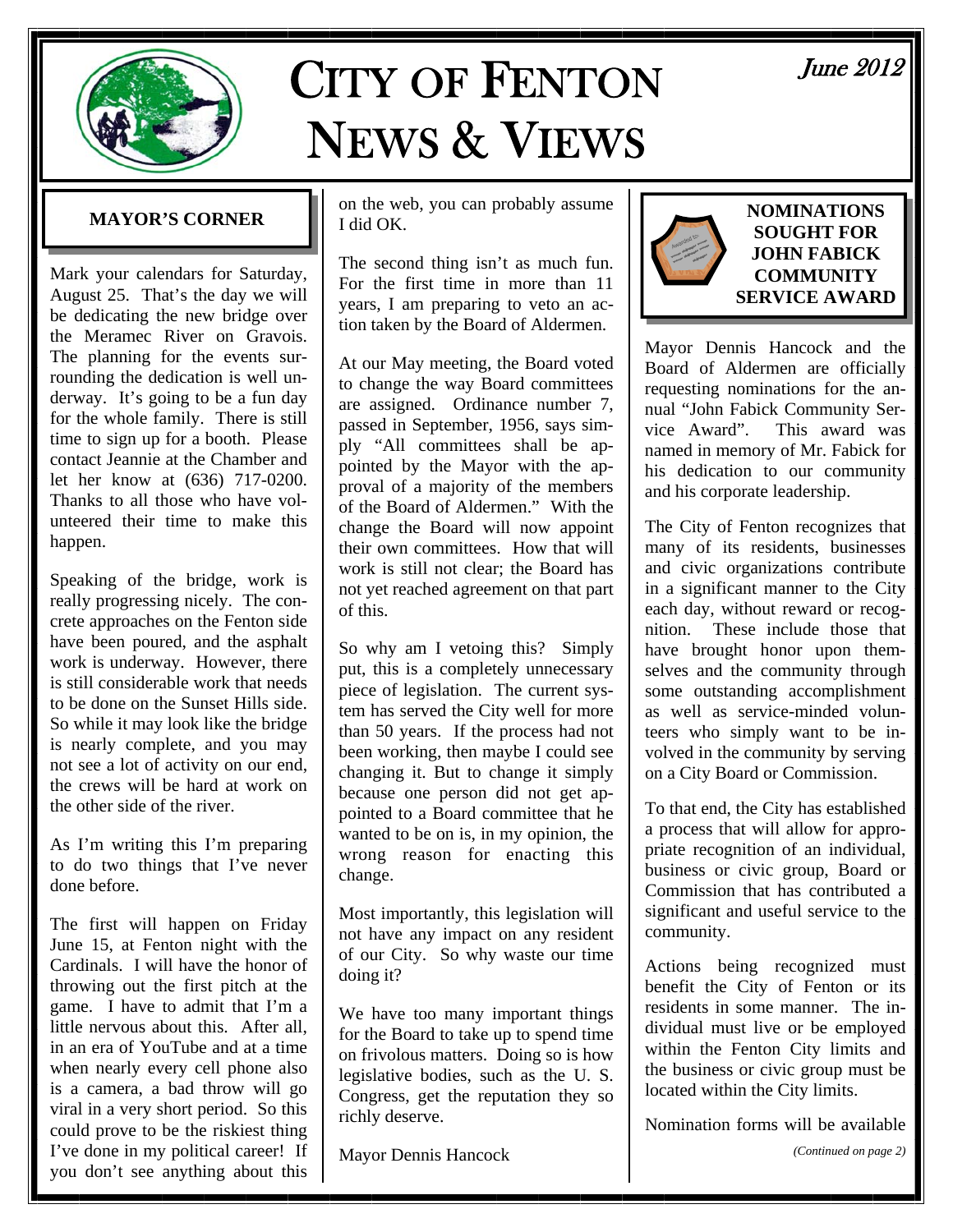## **FABICK AWARD NOMINATIONS**

on July 2, 2012. To obtain a nominating form, contact City Clerk Diane Monteleone at (636) 343- 2080. All nominations must be forwarded to the City Clerk at City Hall by September 28, 2012. A committee comprised of the Mayor, Board of Aldermen and the City Administrator will meet to review all nominations for a final decision. The award will be presented at the November Board of Aldermen meeting.

#### **PLANNING & ZONING COMMISSION PUBLIC HEARING**

On **Tuesday, July 10, 2012**, the Planning & Zoning Commission will hold a Public Hearing at **7:00 p.m.** during their regularly scheduled meeting at City Hall to consider the following:

#### **OLD BUSINESS**

- A petition for Site Plan Review by Gravois Bluffs East 8-B, LLC, for a parking lot expansion at 601 Gravois Bluffs Boulevard. The property is zoned "OT-3" Olde Towne Mixed Use Zone District.
- A request by Ronald E. Emmenegger Enterprises, Inc. for consideration of an amendment to The Estates of Uthoff Valley Subdivision (PUD), as approved under Ordinance 2899, by deleting a condition of approval requiring landscaping in the common ground area addressed as 1404 Uthoff Farm Trail. The property is zoned "R-2" Single-Family Residential.

#### **NEW BUSINESS**

• A petition by Maria Pineda, representing 3 Margaritas, for a Special

#### Page 2 **FENTON NEWS & VIEWS** 7 June 2012

**FABICK AWARD NOMINATIONS** Use Permit to allow outdoor dining *(Continued from page 1)* Use Permit to allow outdoor dining at 69 Fenton Plaza. The property is zoned "OT-2" Olde Towne Family Entertainment/Commercial Zone District.

> For more information, please call (636) 349-8110.





#### **INDEPENDENCE DAY HOLIDAY**

Due to the Independence Day holiday on Wednesday, July 4, the *Recycling pick up* will move to **Friday, July 6.** 

**TRASH TALK** 

#### **OTHER PROBLEM WASTE ITEMS**

Some items need special attention or require spe-

cial pick-ups. These items are not banned from disposal in Missouri landfills. Large bulky items such as furniture, metal items, rolls of carpet, etc. cannot be picked up on the normal trash route. The normal trash truck is not designed to take such items and the workers may not have the man-power to handle them without possible injury.

Call Christian Environmental Service at (866) 522-3781 for a special pick up. There may be a separate charge/ fee for these types of items.

As always if you have questions, please call City Hall at (636) 343- 2080.



#### **NEW BUSINESS CORNER**

The following businesses have applied for an occupancy permit and are planning on calling Fenton "home":

*H.H. Gregg Appliances & Electronics*  101 Gravois Bluffs Plaza Drive (appliance & electronics sales)

*The Studio Corner*  14 Fenton Plaza (custom framing, art classes, studio and art gallery)

*Angelsmark*  40 Gravois Road (consignment shop & retail sales)

*Sherman Auto Sales, Inc.*  519 B Rudder Road (sales of vintage automobiles)

*Ulta, Inc.*  189 Gravois Bluffs Plaza Drive (retail sales & hair salon)

*SBA—Network Services, Inc.*  900 S. Highway Drive, Suite 201 (administrative office)

*Complete Construction of St. Louis*  1760 Chase Drive (office/warehouse distribution of windows, doors and siding)

*Nutritional Support Services, L.P.*  1329 Horan Drive (long-term pharmacy)

*DISC Corporation and Concentric Sourcing*  2015 Corporate 44 Drive (division of The Flesh Company)

> *Fresh Warehousing*  2171 Hitzert Court (warehousing/distribution of cardboard bundles)

Welcome to Fenton. We are glad you are here!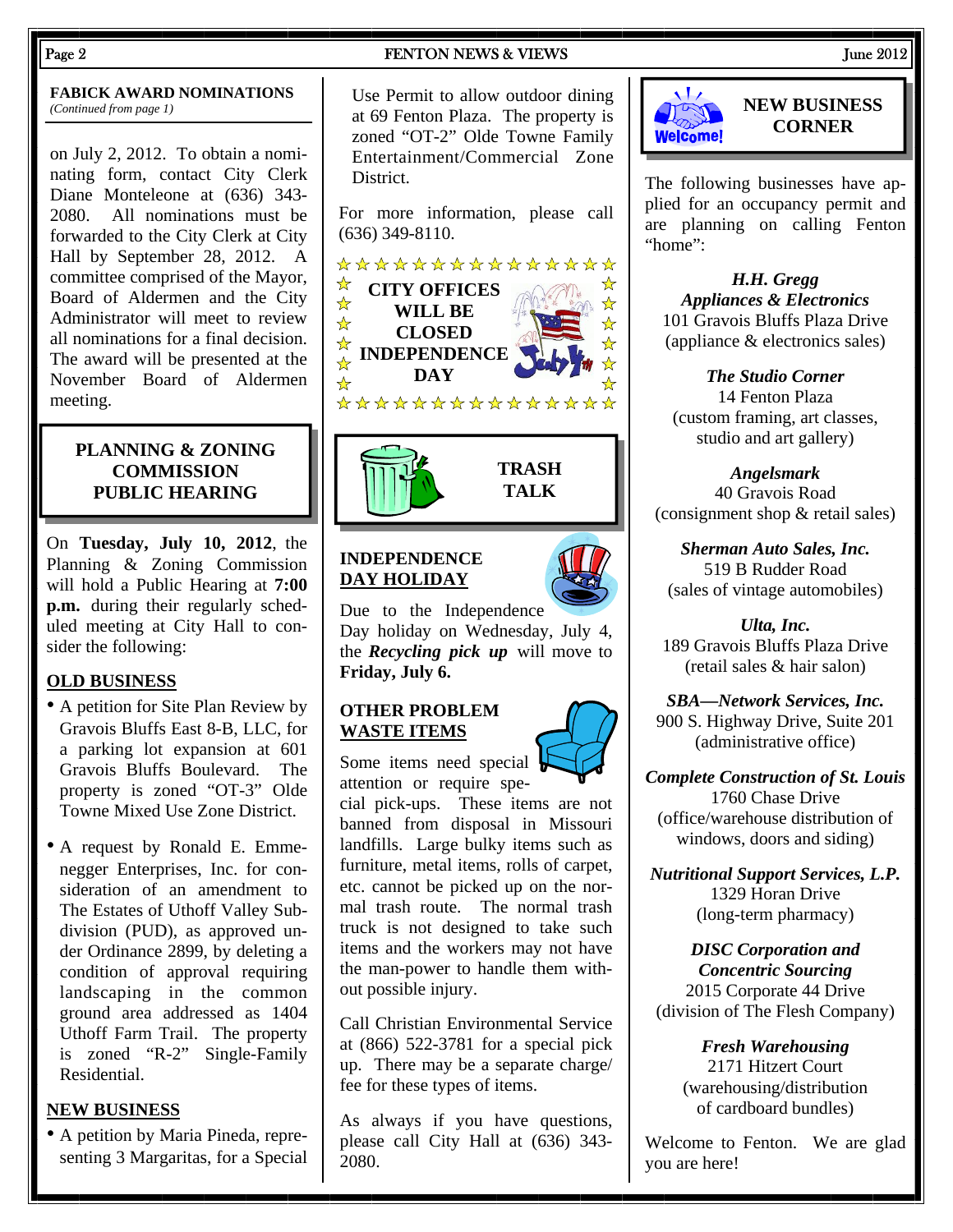# **PARKS & RECREATION**

*For information on these programs, including fees and times, check out a copy of the "Beacon".* 

**HAPPENINGS** 

#### **2012 FENTON TRIATHLON**

The Parks Department will host the first annual Fenton Triathlon on Saturday, August 4. The race will begin and end at RiverChase with all

events beginning at 7:00 a.m. This triathlon will consist of a 300 yard swim in the outdoor  $\alpha$ pool, a 16.5 mile bike ride and a 3.1 mile run.



Registration forms are available online, go to www.fentonmo.org.

Volunteers are needed for the triathlon. If interested, please contact Andy at areichert@fentonmo.org or call (636) 343-0067.

#### **SENIOR LUNCH AND BINGO**

Adults, 55+, are invited to our next Lunch and Bingo at RiverChase.

Ioin us on Wednesday, June 11th at 10:30 a.m. What's  $\blacktriangleright$  on the menu this month? **BBQ Pork Sandwich.** 

#### **TENNIS LESSONS**



## **RIVERCHASE MEMBERSHIP**

School is out and Summer is here. The outdoor pools are open! River-Chase memberships offer unlimited



entry to the pools, the fitness center and the gymnasium/ track. There has never been a better

time to join. If you have never been to your community center drop in and take a tour. You'll be glad you did and glad you joined. It's going to be a GREAT SUMMER at RiverChase!

#### **INDEPENDENCE DAY**



RiverChase will be open from 8:00 a.m. to 6:00 p.m.

on Wednesday, July 4. General swim hours are 11:00 a.m. to 5:30 p.m.

*For information on all programs (including fees and times), contact RiverChase of Fenton at (636) 343- 0067. You can also check out the Beacon at www.fentonmo.org.*

Please be respectful of everyone's right to breathe clean air by not smoking around play-



grounds, walking paths or other areas of the park being enjoyed by others.

As cited by numerous scientific and governmental organizations, second hand smoke is dangerous to all . . . . ESPECIALLY CHIL-DREN.

Thank you for your cooperation.

#### **FENTON HISTORICAL SOCIETY**

If you haven't visited the museum lately, you're in for a surprise. Walls have been painted and displays have been updated. Stop in for a visit. **We are open Wednesday, 11:00 a.m.- 2:00 p.m. and Saturdays Noon- 2:00 p.m.**

**SOOR** 

**Fourth Annual Book Fair Saturday, October 6 Swantner House #1 Church Street 10 a.m. to 3 p.m.** 



Do you have more books than you know what to do with? We are looking for books on a variety of subjects that are **gently used and suitable for resale**.

**Reminder:** Our meetings are open to the public and are held at 7:00 p.m. on the first Thursday of each month at the Swantner House, #1 Church Street

For more information contact us at (636) 326-0808 or on the web at www.fentonhistory.com.

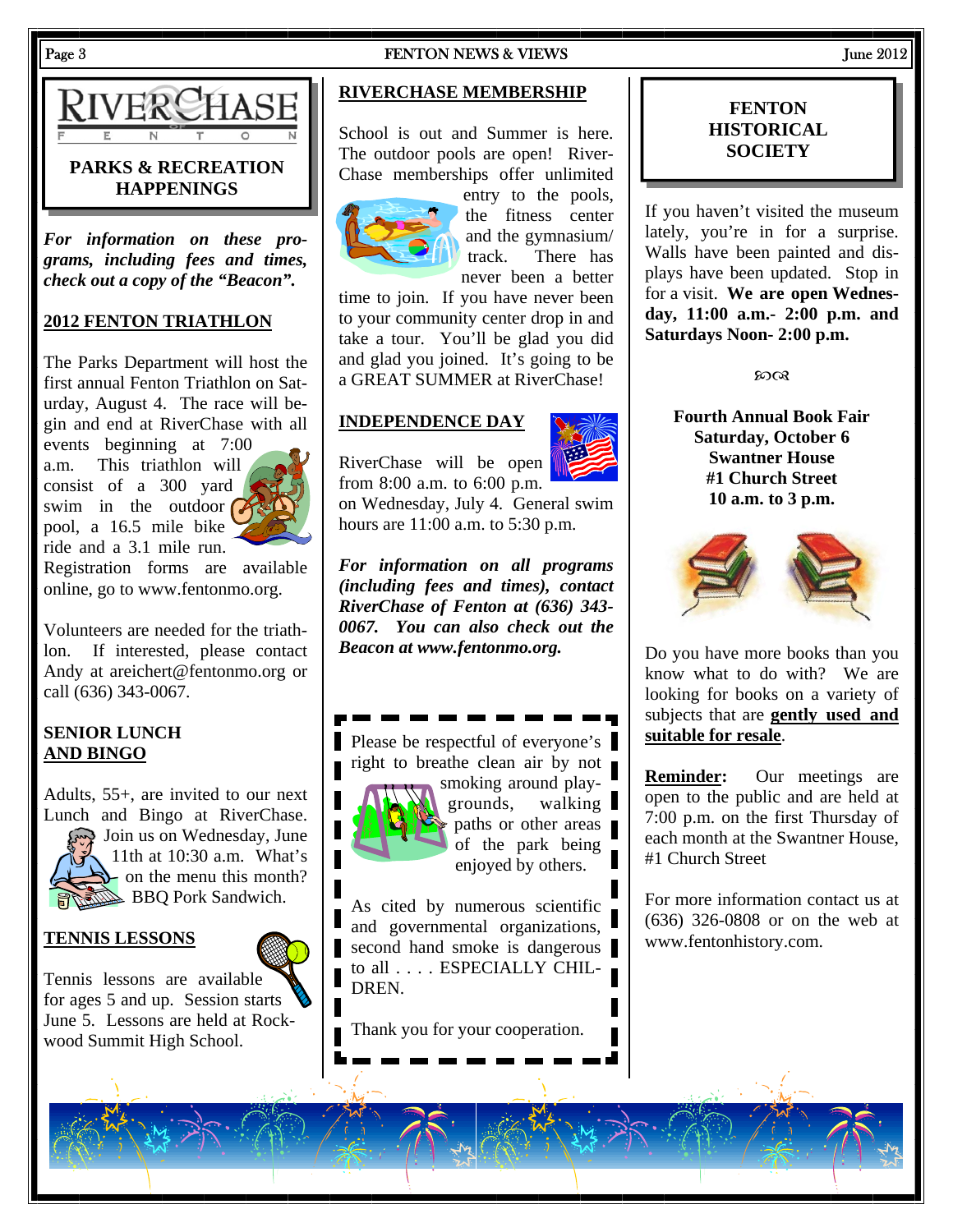#### Page 4 **FENTON NEWS & VIEWS** June 2012



Summer is here! Here are some ways to reduce the mosquito population in your neighborhood.

- Eliminate standing water sites where mosquitoes can breed.
- Clean out clogged rain gutters and downspouts so they won't hold water.
- Empty, clean and refill birdbaths on a weekly basis.
- If you have a pool, make sure the cover isn't holding water and breeding mosquitoes.
- Keep in mind that mosquitoes nest in vegetation and other protected places; keep the grass cut and bushes trimmed.



**ST. LOUIS COUNTY POLICE—FENTON PRECINCT UPDATE** 

#### **VACATION SAFETY TIPS**

A few simple steps can help keep your home safe and reduce worry while you are away.



#### *Have a trusted friend or relative:*

- Collect your mail, newspapers and advertisements daily.
- Mow your lawn, water flowers and perform other yard work as needed.
- Park their car in your driveway, when possible. *Steps to Take Before Leaving:*
- Install timers on some lights, radios or televisions.
- Install motion detector lighting or dusk-to-dawn sensors outside.
- If you have a burglar alarm, make sure it is properly set.
- Inspect all doors and windows including the garage doors to make sure they are properly secured.

When you plan your vacation, take a few moments to call your neighborhood **W W** precinct to take advantage 田口田 of our Vacation Inspection Program.

Remember—the more your home appears occupied while you are away, the less likely you are to become a burglary victim.

It is hard to predict where or when a *burglary* may occur. You can take a few of the following steps to prevent it from happening:

- Use appliance timers to change lighting patterns and make your home look occupied when you are away.
- Install motion sensing fixtures outside to reduce dark places near your home.
- $\checkmark$  Close your garage doors at night or any time you are away.
- $\checkmark$  When planting bushes or landscaping, avoid concealing your doors or windows. Overgrown shrubbery provides a hiding place and protects an intruder from detection.



- \* Any person selling on streets, sidewalks, parking spaces, or going door-to-door within the City Limits of Fenton, must apply for a Peddlers, Canvassers, or Solicitors License. After approval of an application, a license is issued and must be carried while engaged in peddling, canvassing or soliciting. The name of each individual approved for peddling, canvassing or soliciting will appear on the license issued by the City.
- \* The City maintains a "No Visit" List." You may call City Hall at (636) 343-2080, if you would like to verify that your address is on Fenton's No Visit List. This list is given to all solicitors who apply for the mandatory permit. You may also call if you would like to add your address to this list.

If you receive an unwanted visit from a Solicitor who cannot produce a valid City of Fenton Permit (with the embossed seal), please call the Fenton Police Precinct at (636) 349-8120.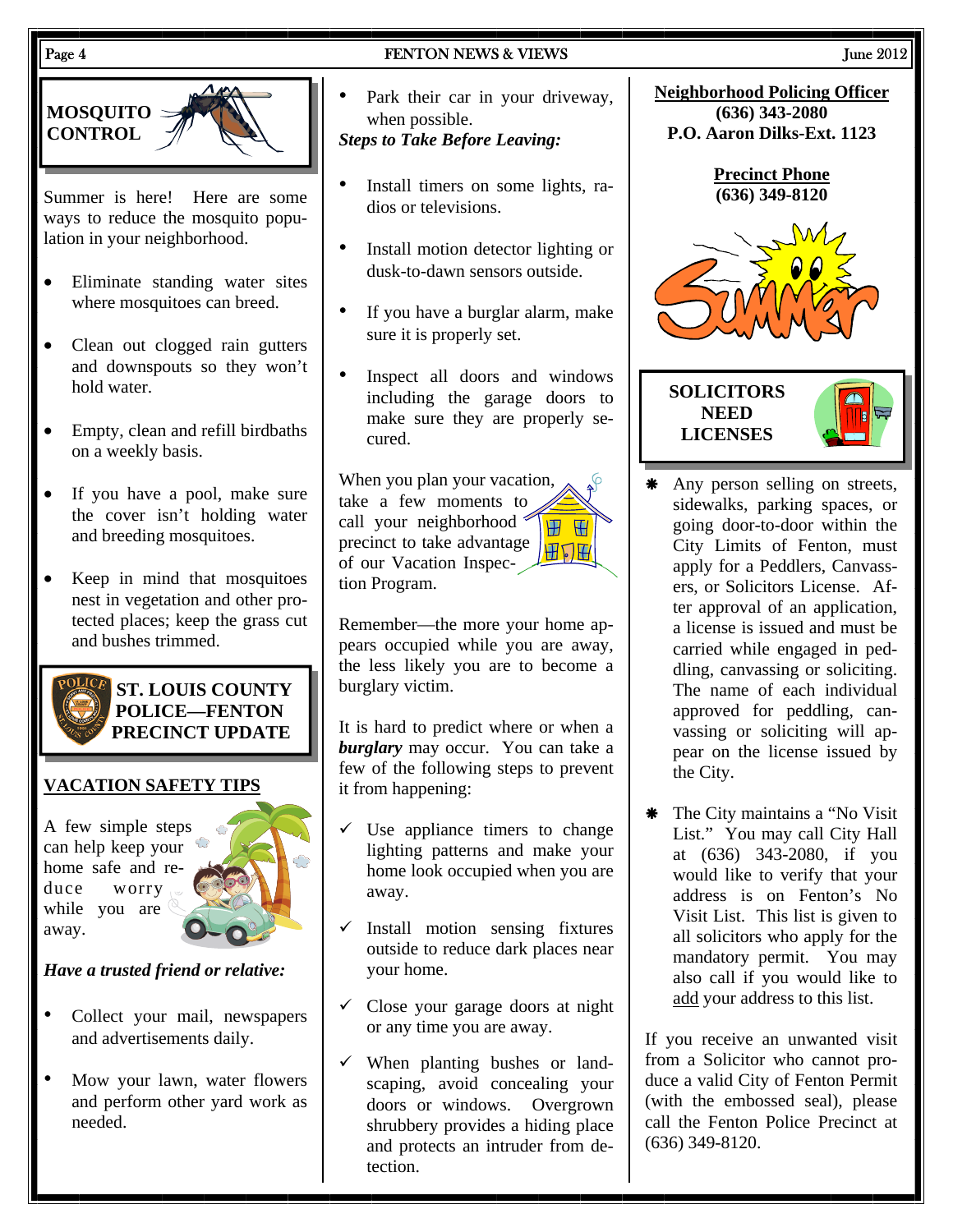

The City recognizes all employees who have achieved five-year milestones. This month Diane Monteleone, City Clerk was recognized for ten years of service.

#### *Decisions*

*Presentations*



- $\checkmark$  Approved the Board of Aldermen Committee appointments as submitted.
- $\checkmark$  Re-appointed Carl Brandt and Gary Wisemen to the Board of Adjustment with a term ending May, 2017
- $\checkmark$  Re-appointed Don Snelling to the Human Rights Commission with a term ending May, 2015.
- $\checkmark$  Appointed Wes Verble to the Planning & Zoning Commission with a term ending August, 2015.
- $\checkmark$  Appointed Teresa Cissi to the Planning & Zoning Commission with a term ending August, 2013.
- $\checkmark$  Approved a liquor license for Team Activities for Special Kids (TASK), 980 Horan.
- 
- $\checkmark$  Approved a Temporary Liquor License for St. Paul Athletic Association for their Soccer Tournament at Fenton City Park on August 10-12, 2012 and August 17- 19, 2012.
- $\checkmark$  Approved the bid from Simpson Material for the purchase of asphalt at \$47.50 per ton, purchasing 380 tons at a total cost of \$18,050.00 for the Trailhead Parking Lot Project.
- $\checkmark$  Approved the bid to purchase four (4) chemical controllers for the pools at RiverChase from Progressive Commercial Aquatics, for a total of \$14,575.00.
- $\checkmark$  Approved the request to apply for the 2012 T.R.I.M. Grant for hazardous tree removal in the amount of \$10,000.
- Approved Community Development Block Grant Funds being made available through the Home Improvement Program at St. Louis County to qualified residents until September 1, 2013 and if funds have not been committed by that date they will be applied to ADA projects.
- $\checkmark$  Approved the destruction of records as submitted at the May 3, 2012 Committee Meeting.
- $\checkmark$  Approved charging job candidates \$11.00 for Missouri criminal background checks through Intellicorp.
- $\checkmark$  Approved amendments to the Personnel Manual effective immediately as submitted and discussed at the May 3, 2012 Committee Meeting.
- $\checkmark$  Approved the request to obtain eligibility and premiums through AAIM EA's Health Insurance Consortium.

*Ordinances*



**#3261** Approves a Special Use Permit petitioned by Jim Butler Chevrolet, Inc., to operate a storage area for new, unlicensed vehicles at 767 Gravois Bluffs Boulevard and 809 Danielle Place Boulevard.

**#3262** Approves a Special Use Permit petitioned by Tacala, L.L.C. to operate a drive-through facility at 611 Gravois Road.

**#3263** Repeals Section 120.240 and enacts in lieu thereof a new Section 120.240: Roberts Rules of Order.

**#3264** Repeals Section 120.180 and enacts in lieu thereof a new Section 120.180: Appointment of Committees.

**#3265** Approves a contract between the City of Fenton, Missouri and O. Lee Plumbing, L.L.C. for water service line installation for the Olde Towne Pavilion Project.

## *Pending Legislation*



*Final consideration will be at the June 28, 2012 Board Meeting.* 

**Bill 12-27** Regulates the sale of Ephedrine and Pseudoephedrine Products with the City of Fenton. *Bill was read two times by title only.*

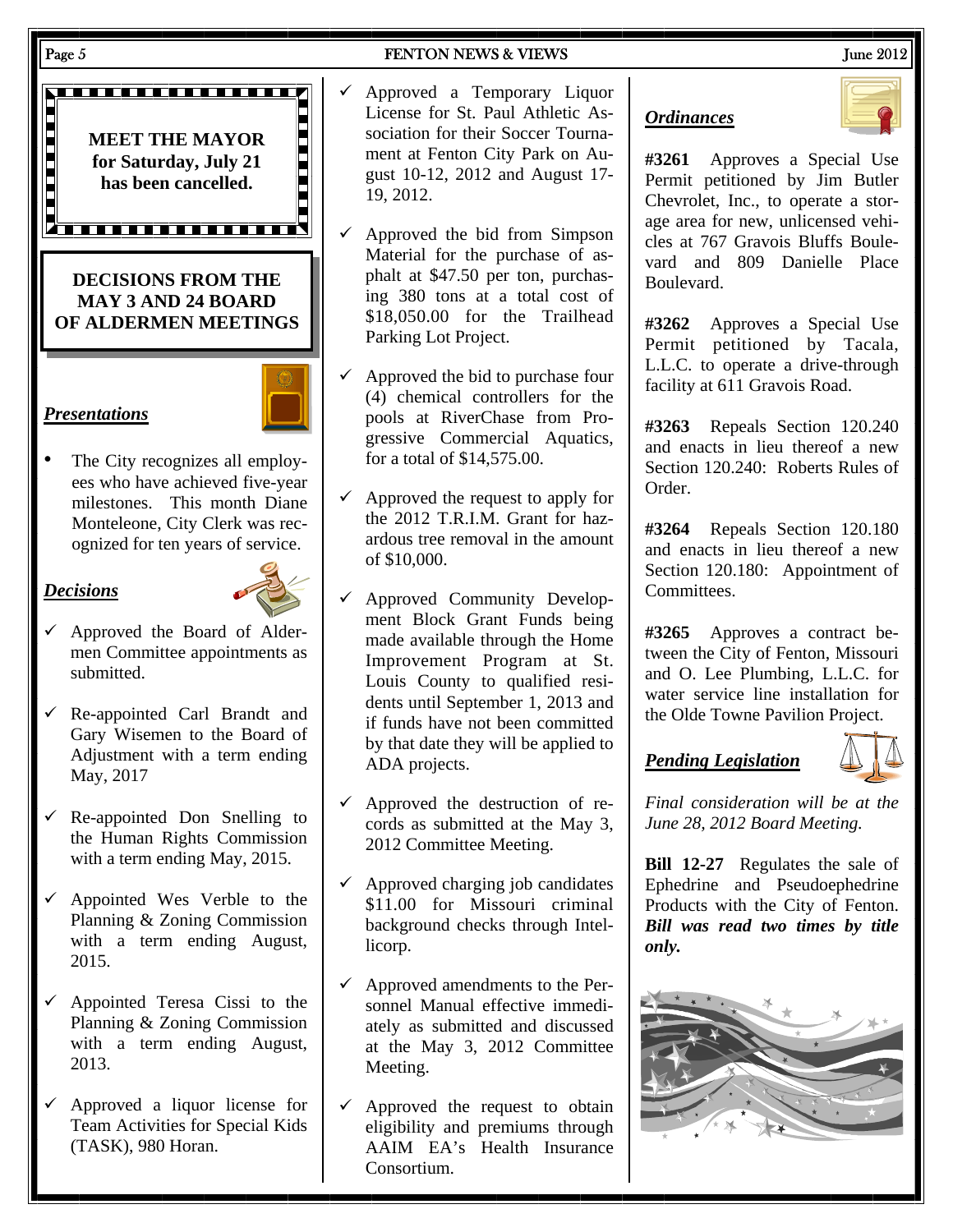## **CITY OF FENTON 625 NEW SMIZER MILL ROAD FENTON, MO 63026**

PRSRT STD U.S. POSTAGE **PAID**  FENTON, MO PERMIT NO. 178

**Deliver by Monday, June 18, 2012**

|             |               |                                        |                                                                                  | <u>D</u>                                  |
|-------------|---------------|----------------------------------------|----------------------------------------------------------------------------------|-------------------------------------------|
| Mon         | Jul 2         | $6:30 \text{ pm}$                      | Park Board                                                                       | $\frac{\mathbf{W}}{\mathbf{H}}$ Pa        |
| Wed         | Jul 4         |                                        | City Offices Closed—Independence Day                                             |                                           |
| Thurs Jul 5 |               | $7:00 \text{ pm}$<br>$7:00 \text{ pm}$ | Historical Society/Swantner House (#1 Church)<br><b>Board Committee Meetings</b> | $\frac{\mathbf{W}}{\mathbf{J}\mathbf{e}}$ |
| Mon         | Jul 9         |                                        | 5:30 pm Municipal Court—Plea Date                                                | W<br>Cl                                   |
| Tues        | Jul 10        |                                        | 7:00 pm Planning $&$ Zoning Commission                                           |                                           |
| Thur        | Jul 12        |                                        | 7:00 pm Board Committee Meetings                                                 | $\mathbf{D}$                              |
| Tues        | Jul 17        |                                        | 7:30 pm Board of Adjustment                                                      | $\frac{\mathbf{W}}{\mathbf{J}\mathbf{a}}$ |
| Sat         | <b>Jul 21</b> |                                        | Meet the Mayor/Cancelled                                                         | Ci<br>Ma<br>ms                            |
| Mon         | Jul 23        |                                        | 5:30 pm Municipal Court—Trial Day                                                | 34<br>Pa                                  |
|             | Thurs Jul 26  |                                        | 7:00 pm Board of Aldermen                                                        | To<br>tdi<br>$\sim$                       |

All meetings of the board and commissions in the City of Fenton are open to the public. The City will provide reasonable accommodations for any meeting when requested to do so 48 hours in advance. To request assistance contact 636-343-2080 (VOICE) or Relay Missouri 1-800-735-2966 (TDD).

**MAYOR <u>Pennis J. Hancock</u> 305-8939** 

**ALDERMEN WARD 1**

**Accord Bade** 343-0606 **<u>Paul Seemayer</u>** 305-0348 paul.seemayer@sbcglobal.net

**WARD 2**

**Joe Maurath 343-4880**  jjmaurath@sbcglobal.net

**WARD 3**

**WARD 4**

**City Administrator City Clerk**  Ark Sartors<br>
Mark Sartors **@fentonmo.org**<br>
Mark Controlled Brancheleone & Controlled Brancheleone & Controlled Brancheleone & Controlled Brancheleone & Controlled Brancheleone & Controlled Brancheleone & Controlled Branche 343-2080 343-2080

om Diven Nikki Finkbiner

**Police Commander Public Works<br>
<b>Public Works**<br> **Public Works**<br> **Public Works** Capt. Jeff Bader<br>349-8120

*<u>Jerry Sorge</u>* **633-1359** 

**hris Clauss** 343-4029 cmwarner24@aol.com **Dan Borgard 343-0135** 

**James Mauller** 343-0172 **Gary Fischer (314) 518-7126** 

dmonteleone@fentonmo.org

**Parks & Recreation Dir. Community Dev. Director**  tdiven@fentonmo.org nfinkbiner@fentonmo.org 349-8110

> **Operations Superintendent**<br>Dale Oberhaus 349-8120 doberhaus@fentonmo.org 349-8155